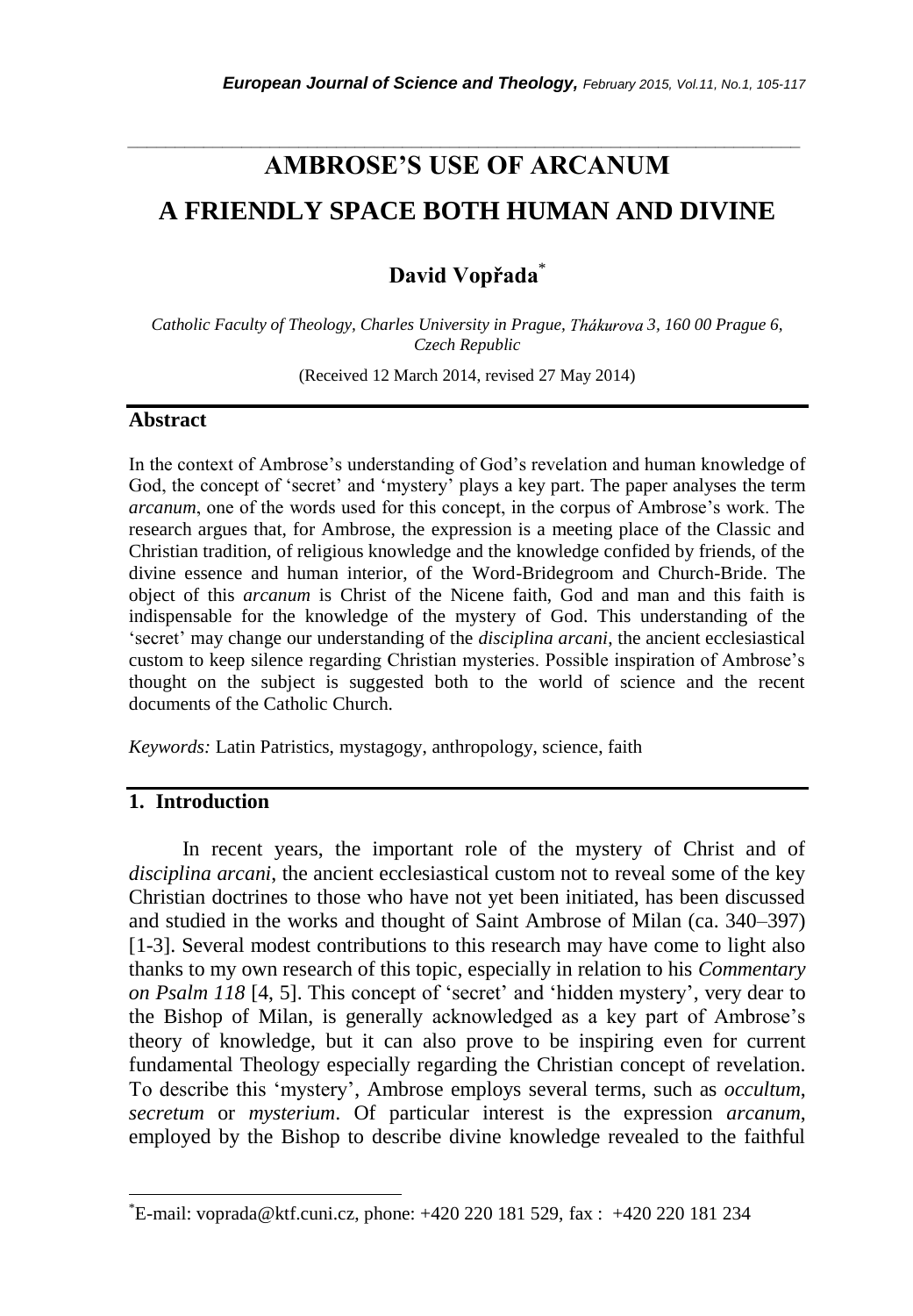which not only imparts particular information but also creates a space of faith and trust between God and man.

This paper studies this concept of *arcanum* in the corpus of Ambrose"s works, where this term appears 48 times. The study argues that Ambrose transforms a notion already present in the Classical tradition into his way of thinking permeated with a complex theological concept of Christian revelation. In order to present the range of meanings of *arcanum* in Ambrose's work, I firstly offer an examination of the significance of the word already present in Classical Latin literature. After showing different contexts in which the *arcanum* was originally used, I secondly present the variety of meanings the term *arcanum* acquires in Ambrose"s corpus. Finally, provided with this linguistic background, I suggest some consequences of Ambrose's use of the term and some theological implications of this concept of God"s revelation from the point of view of the Christian faith.

### **2. Original meaning of arcanum**

Ambrose was brought up in the classical Roman culture; he knew not only his mother tongue very well, but, during the years of his studies at Rome, he also familiarized himself with great Roman and Greek writers and poets as well. Thus, Ambrose managed to accept and assimilate this culture in his teaching of the Christian faith [6, 7]. This is also true about his use of the Latin word *arcanum*, which the Bishop transformed into one of his categories of thinking. Using this expression, Ambrose tried to describe God"s nature and the content of the Christian revelation. Eventually, the acquired secret is made an object of his preaching, and he tries to keep it even while teaching it.

First of all, let us consider the meaning of the *arcanum* in the Roman culture. It originally describes an object or a secret place not known by many. It can also stand for all future events, prophecies or the laws of nature that escape human knowledge and comprehension. The *arcanum* can even describe the 'night' that covers the events and things in the darkness. Nonetheless, the prevalent meaning of the *arcanum* refers to secret and private information, thoughts and plans which are kept secret in one"s heart or which are shared by a handful of people; for example, it can concern war plans or the policies of the Empire [8-12].

This secret regards something that cannot be observed publicly. Therefore, it is the private life of the house (*domus*) or of the wedded couple that is *arcana* [10, p. 28; 12, p. 443]. In this context, the term can even describe objects or knowledge of a religious cult, especially a private one (*sacra privata*), for instance, the sacred flame of Vesta [13, 14]. And finally, as far back as the oldest times, the *arcanum* stands for the mystery cults that can be revealed only to those who have been initiated in them [9, p. 118; 11, p. 623; 15-19].

Alongside this religious aspect of the *arcanum*, this Roman concept is very strongly linked with "trust" (*fides*): only someone who keeps silence regarding a secret that has been entrusted to him can gain the trust of his friends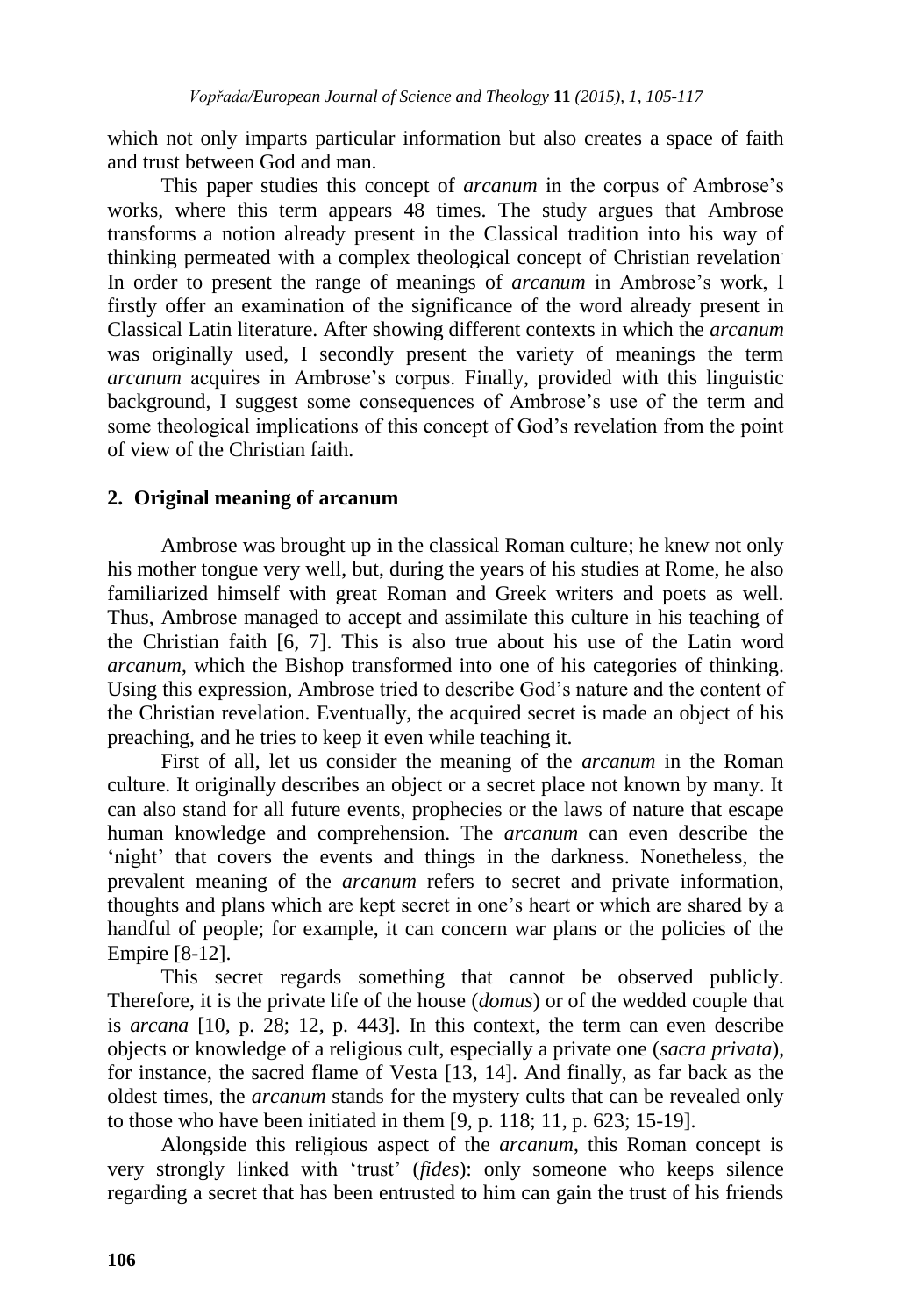or of the divinity. Such a person can thus be called *arcanus* [17, p. 23; 20; 21]. As we shall see, especially this aspect of trust concomitant with the *arcanum*, will be significantly emphasized in Ambrose's work.

## **3. Divine mystery**

As we have seen, the *arcanum* originally referred to a hidden object or place, a secret, a knowledge regarding a religious cult and trust among friends. First of all, Ambrose builds upon the classical understanding of the expression and uses it to describe God, his existence and his most intimate nature, which surpasses human comprehension, i.e. the ineffable mystery of God"s existence and the communion of one nature of the divine persons [Ambrose, *De fide* IV 5, 62; *De Spiritu Sancto* II 11, 129; III 21, 163 (SAEMO [= Sancti Ambrosii Episcopi Mediolanensis Opera] 15, 284*;* 16, 242. 350)]. In this sense, the *arcanum* is the bosom of the Father, where the Son is begotten according to both the divinity and the flesh: "The spiritual bosom (*sinus*) of the Father is understood as some intimate secret of the Father"s love and nature, in which there is always the Son. In the same way, the Father"s womb (*uulua*) is that of an interior secret (*arcanum*), from which the Son proceeds as from the motherly womb. … But as we understand that generation from the Father, if we want to achieve the perfect faith, we have to understand also the generation from Mary, when the motherly womb (*uulua*) has been blessed, that is the virgin womb of Mary that gave to us Lord Jesus." [Ambrose, *De patriarchis* 11, 51; see *De fide* I 10, 64f.; IV 8, 87; IV 9, 109. 112; *De Spiritu Sancto* I 11, 119 (SAEMO 4, 58– 60; 15, 86–88. 294. 306–308; 16, 136–138)]

It can be noticed that a very similar area of meanings to the *arcanum* is covered by the word *sinus.* In the original meaning, *sinus* was the fold of a garment over the breast or the breast itself as a part where somebody or something was held for affection or protection [22]. For instance, it was a place where gods were carried [17, p. 63]. However, in another sense, it is also the place where secrecy or secret joy is preserved [23], and it stands, therefore, for the innermost part of the being, i.e. the heart. Analogously to the concept of *arcanum*, Ambrose inherits this meaning from the classical culture and reinterprets it from the point of view of his Christian faith, assigning to it the central meaning of the double generation of the Son, which forms the heart of the Christian mystery. The *sinus* is thus the place of perpetual and temporal generation of the Son which forms a part of the Father"s *arcanum*. Hence, not only is the Son"s eternal generation from the Father and temporal one from Mary arcane [Ambrose, *De fide* IV 8, 88; 9, 111; V 2, 36 (SAEMO 15, 294. 308. 350)], but it is also true about the coming of Christ together with all the events made available by the Incarnation: all the deeds of the life of Jesus, and especially his Passion [Ambrose, *De fide* V 16, 191; 16, 230 (SAEMO 15, 426. 448)].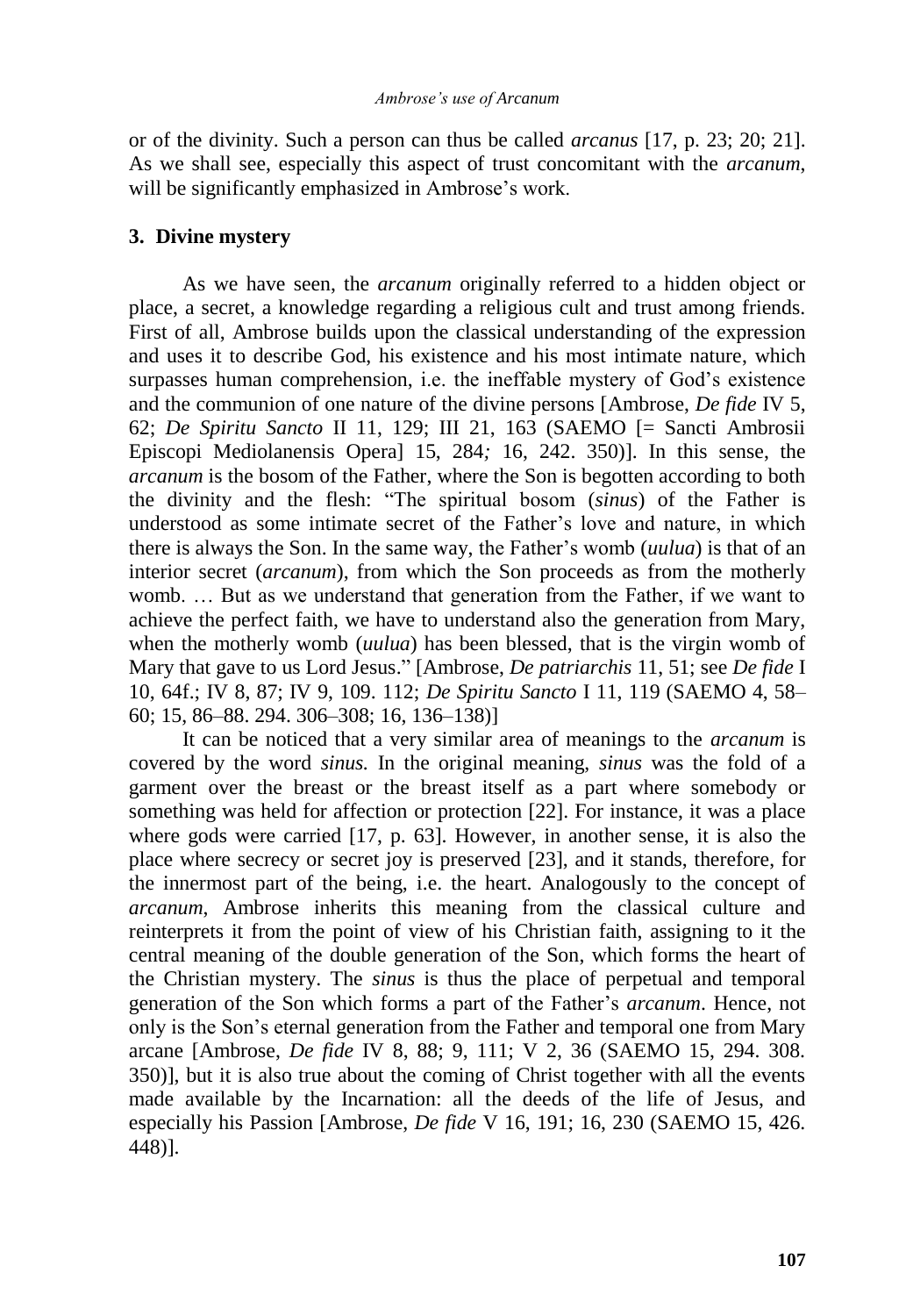God"s wisdom is being revealed by the Son, who is the Wisdom of God and stays forever in the bosom of the Father, the Source of the Wisdom [Ambrose, *De fuga saeculi* 2, 10 (SAEMO 4, 80)]. Nevertheless, the wisdom cannot be conceived only as the content of these ideas but also as God"s will which is coming to fulfilment (*piae uoluntatis arcana*). What happens in history is, in this way, closely connected to the essence of living God [Ambrose, *De Spiritu sancto* II 12, 132 (SAEMO 16, 246)]: "But what is it, what God"s wisdom does not know, the one which is forever in the bosom of the Father (*in arcano patris*)? But everything can be narrated by the Son of God because he himself is the Wisdom of the Father" [Ambrose, *Explanatio psalmorum xii* 39, 16 (SAEMO 8, 20f)]. This knowledge of the divine mystery is given to the Son, whose nature is both divine and human. In Christ, then, this *arcanum* can be made available for man. Ambrose comments several times on 2 Corinthians 12.1ff, where Paul is raptured to Heaven, and the knowledge of certain secrets is revealed to him [Ambrose, *Explanatio psalmorum xii* 36, 41 (SAEMO 7, 200)]. The Bishop uses this example to demonstrate that all Christians can participate on this knowledge of the divine mystery: "Whoever will find himself carried into paradise by his virtue, he will hear those arcane and secret mysteries of God (*mysteria dei arcana illa atque secreta*), he will hear the Lord saying, as to the brigand who converted from crime to confession and from robbery to faith: *Today you will be with me in Paradise*" [Ambrose, *De paradiso* 11, 53 (SAEMO 2/1, 124f)].

The mystery of God"s inner life, the generation of his Son and his deeds on earth are accordingly accessible only to Christ, God"s Wisdom, who confides this revelation to man. Consequently, only those who are in Christ (*homo in Christo*) can access these hidden realities. For those, however, who stay outside (*homo exterior*), the veil of God"s *arcanum* cannot be removed. That is why Paul, "man in Christ", can understand the mysteries of the third heaven, but he cannot communicate them to those who are on earth, because there he cannot find the conditions for this communication. Instead, he shares them "now in heaven" with others who are "in Christ" since "the secrets of the wisdom must be revealed among the perfect" [Ambrose, *Explanatio psalmorum xii* 36, 41 (SAEMO 7, 200)].

#### **4. The human interiority**

God is someone who knows all secrets; he knows the secrets of man, who hides himself from the sight of God after the fall [*De paradise* 14, 70 (SAEMO 2/1, 152); Claudianus Mamertus, *De statu animae* I 8 [CSEL 11, 132f]]. Anybody to whom the divine wisdom is given, as it was to Salomon, can come to know the secret of man and to recognise his real nature. In Ambrose"s *De virginitate* 1, 1 (SAEMO 14/2, 12), King Salomon cannot judge the intimate secret (*arcanum*) of the two women about the fact which of them is the mother of the child because the minds of both women remain hidden. When Salomon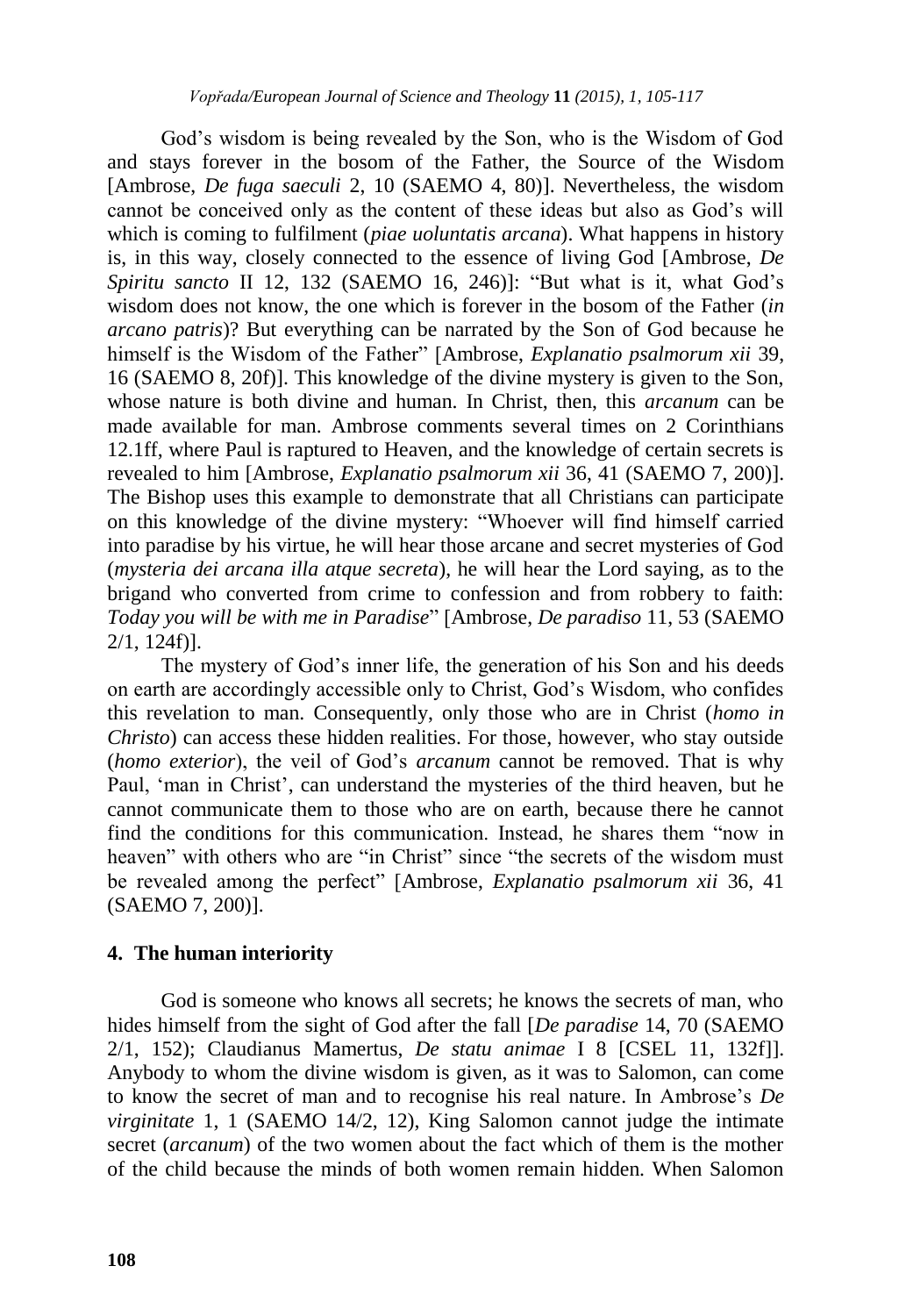discovers the intentions of the women, he is able to recognise their nature as well.

In a letter written to bishop Vigilius (identified with the Bishop of Trent [24, 25]), Ambrose deals with a problem of mixed matrimonies between Christians and pagans, which seems to be rather common in his days. There, he uses a striking example of the secret of Samson"s strength, which is sought by his women in order to let him be overcome by his enemies [Ambrose, *Epistulae*  62, 8–33 (SAEMO 20, 150–66)]. Since sharing such a secret with one"s spouse is a sign of affection and trust, one of his women laments that she has not been "confided the riddle (*arcanum*) of her man, saying: *You must hate me; you do not love me, because you have not told me the answer*" [Ambrose, *Epistulae* 62, 16 (SAEMO 20, 156f)] . After long persuasion, Samson entrusts his enigma to Dalila, who immediately reveals her husband"s secret to the Philistines, and, in this way, she betrays also the affection and trust of her husband, who shared his *arcanum* with her [Ambrose, *Epistulae* 62, 17. 29 (SAEMO 20, 156. 164f)]. For Ambrose, the opening of one"s own heart and the confiding to someone else one"s *arcana* is one of the most precious goods of friendship that can be shared only among truly loyal friends who can absolutely rely upon each other [Ambrose, *De officiis* III 22, 132 (SAEMO 13, 354)].

This trustworthy faith of the spouses (*fides*) represents a major step towards another meaning of the *arcanum*, which is the Christian faith (*fides*) entrusted to the believer by God through the Church and kept dear in one"s heart [F. Gori in SAEMO 14/1, 139, n. 130]. Unlike Samson, who suffered blindness and death because of his inability to keep his secrets, Christian spouses should not share their faith without caution, but they should keep it in their heart hidden from their pagan spouses. If they confided their faith easily, they would betray not only their own interiority but also their Christian faith that was given to them [Ambrose, *Epistulae* 62, 7. 34 (SAEMO 20, 148. 166)].

#### **5. Faith hidden in the human heart**

We have seen that, in Ambrose's work, the *arcanum* stands for God's mystery hidden in the bosom of the Father and made available to man who is in Christ; the key to this knowledge of the *arcanum* is Christ himself, God and man. In this way, it is not only a secret concerning God, but it concerns man as well. These divine and human spheres are not, however, independent, but they remain joined together. They contain the faith entrusted to the believer by God and by the Church in the sacraments of initiation. The content of the *arcana* is Christ and everything revealed to mankind with his coming, that is, the sacraments of the Church.

These realities do not represent an inaccessible secret, and they are arcane only from the point of the view of the Old Testament. Someone whose sight is yet under the shadow cannot see them: "But the mysteries are not uncertain, because they are sure. Nor are they uncertain, the secrets and arcana of the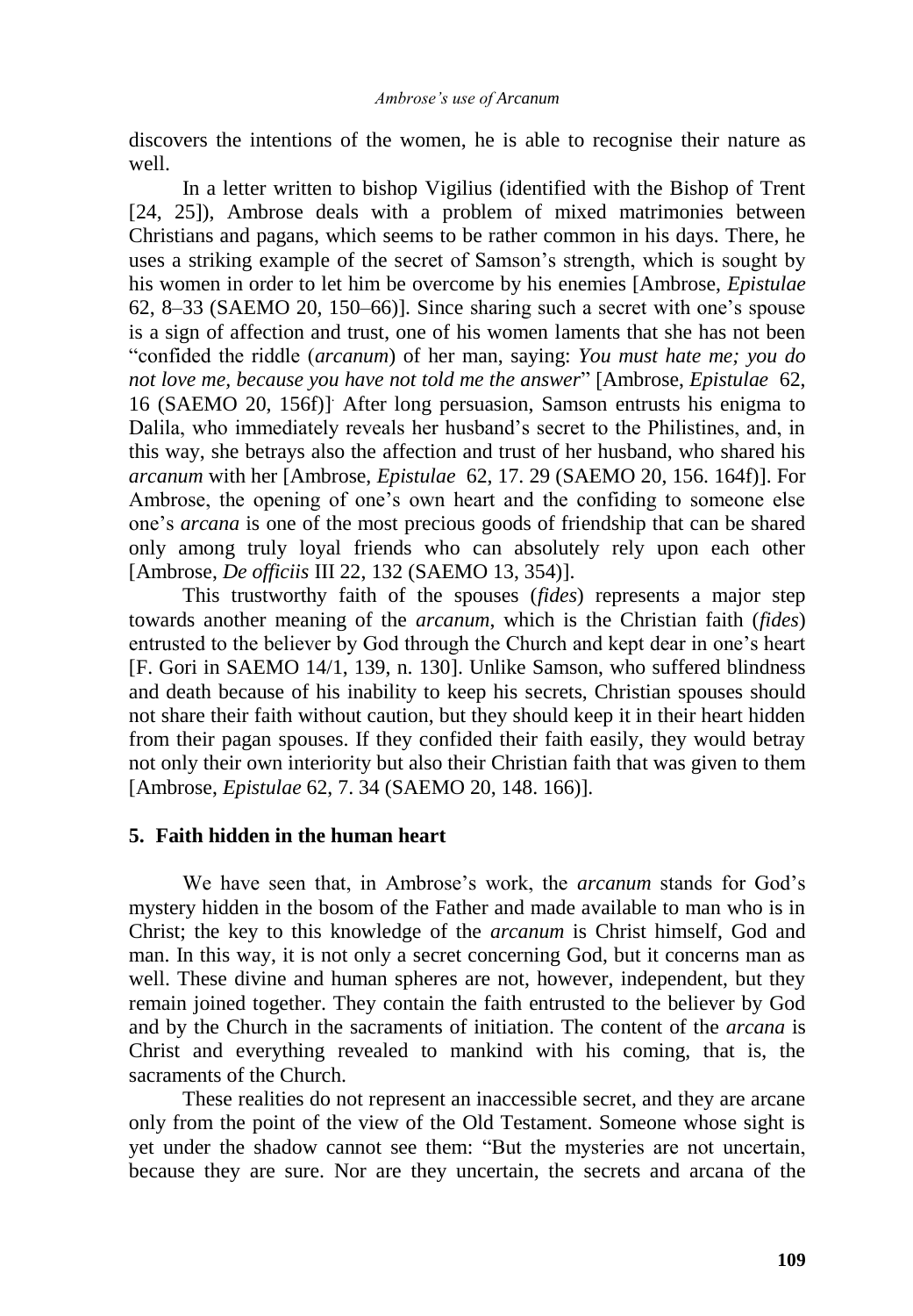wisdom, but are not yet known. This means that they have not been made known to anybody yet." [*Apologia David* 12, 58 (SAEMO 5, 116f)]

The truth (*ueritas*) of the New Testament, the object of the *arcanum*, is contrasted with the shadow and form (*umbra, figura, typus*) of the Old Testament because it refers to unrevealed things, and this is the reason why they remain unknown. It is the knowledge of Christ, who opens the access to this truth; the quill of Christ writes then the commandments of the divine Scriptures and the mystery of his Father"s will in the interior (*arcanum*) of the mind [Ambrose, *De paenitentia* I 14, 68. 71; *Expositio evangelii secundum Lucam* V 105 (SAEMO 17, 212–214; 11, 440)]: "Christ, you show yourself to me not through enigmas as in a mirror, but face to face. I possess you entirely in your sacraments. These are the true sacraments of your wisdom. With them, the secret sentiments of the mind are being purified." [Ambrose, *Apologia David*]

Therefore, the sacraments, as an entrance to the mystery of God prepared by Christ himself, are themselves arcane. In other words, the faith and the sacraments of the New Testament are a part of the *arcanum* [Ambrose, *Apologia David*]. Nevertheless, even in the Old Testament, the faith of the New Testament can be found. In fact, this faith can be seen even before the Incarnation: Abraham, believing in Christ and keeping his faith in the Trinity, can fulfil his sacrifice to God together with his interior and the faith contained in his heart [Ambrose, *De Cain et Abel* I 8, 30; *Expositio evangelii secundum Lucam* VIII 48 (SAEMO 2/1, 224f; 12, 320)]. The part of the *arcanum* is thus also the faith in its spiritual and Christological understanding, which is able to see Christ in the 'day that shines' whereas the others ('the Synagogue') find themselves yet 'in the night" and do not know the reality of the New Testament, which has not yet been revealed to them.

Even after the coming of Christ, those who have not yet obtained the faith (*fides*) and who are not faithful (*fidelis*) cannot understand the real meaning of the Scripture because the mystery of the Incarnation stays hidden from them. In this sense, even the spiritual sense of the Scriptures is something that makes a part of the divine arcanum: "Even a pagan who takes the Scriptures in his hands, reads: An e*ye for an eye, a tooth for a tooth*. He reads too: *If your hand causes you to sin, cut it off*. He does not understand the meaning of these words, he is not aware of the secrets (*arcana*) of the divine speech and he turns worse than if he had not read it." [Ambrose, *De paradise* 12, 58 (SAEMO 2/1, 138f)]

As we see, besides God and the interior of man, the *arcanum* stands for the spiritual meaning of the Scriptures and the mystical comprehension of the meaning of the faith [Ambrose, *De fuga saeculi* 2, 5; *Expositio evangelii secundum Lucam* VII 113 (SAEMO 4, 76; 12, 174)]. It is kept in a Christian"s heart, which becomes a "place" where crucial moments of Christian life happen. The Christian secret is, therefore, synonymous to all the work of justification initiated by the baptism. It is in this intimate place where Christian prayer takes place; Christians pray to their Father in secret (*arcanum secretumque*) [Ambrose, *De sacramentis* VI 3, 12; *De Cain et Abel* I 9, 35 (SAEMO 17, 122; 2/1, 232)]. This interior must be protected by the faithful to keep not only the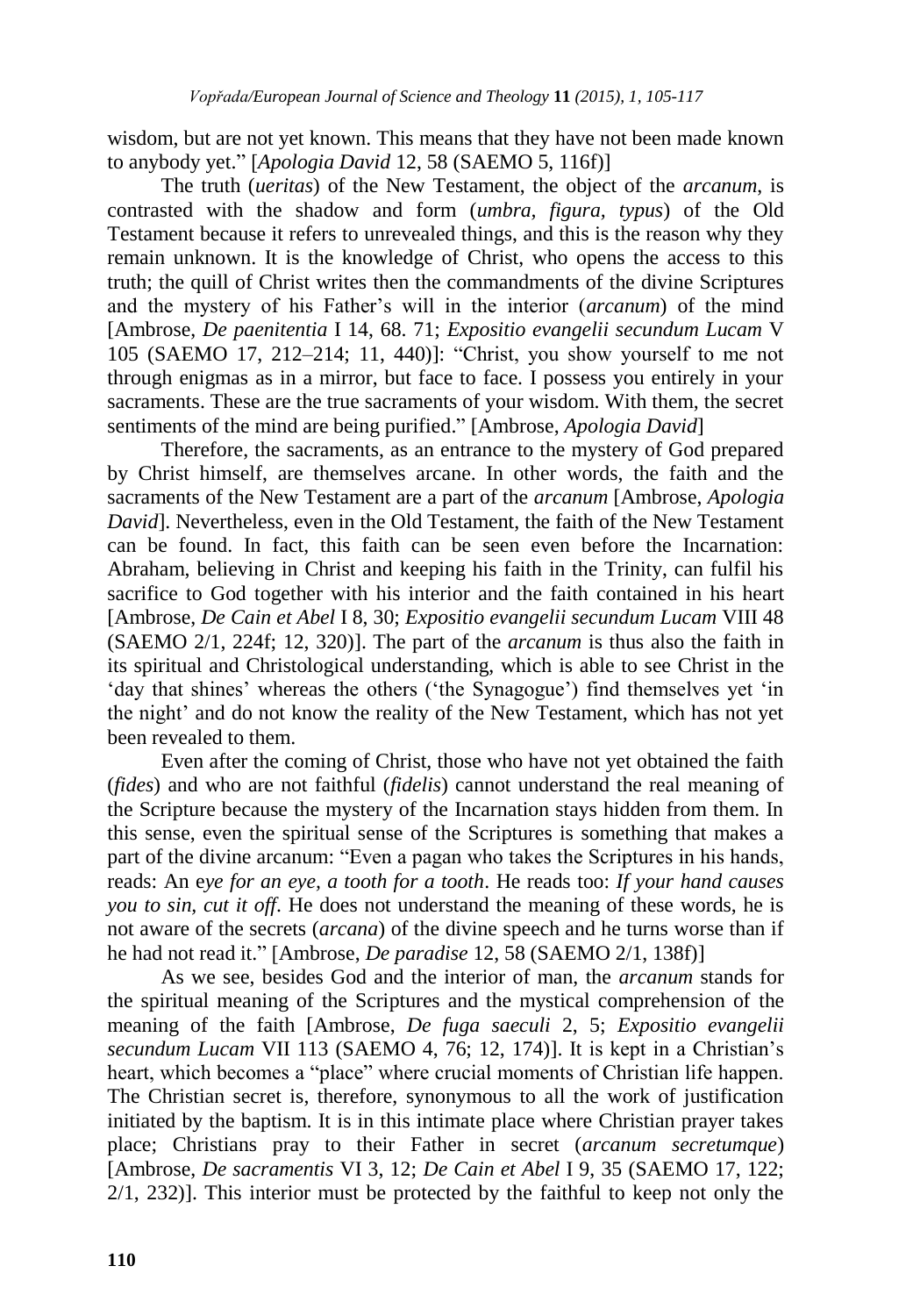integrity of their life, but the secret of Christ as well [Ambrose, *De virginitate* 4, 19 (SAEMO 14/2, 26)]. This actually seems to correspond to the three areas protected by the *disciplina arcani* in the Milanese corpus of mystagogical catecheses: the Symbol of faith, the sacraments, and the prayer [5, p. 99-106].

As a synthesis of a spiritual vision able to attain to the secrets of divine wisdom and contained in the faith and in the Scriptures, Ambrose refers to the example of John resting at Jesus" heart, where he gains profound knowledge of the Lord that remains hidden from others [Ambrose, *De paradiso* 12, 58; *De incarnationis dominicae sacramento* 4, 29 (SAEMO 2/1, 138f; 6, 392)]. There, from Christ"s heart, "the Beloved of the Lord drew the secrets of wisdom and arcana of his will, skipping over what the others have said, has committed himself to search and to prove with his judgment the perpetual virginity of the mother, as a son concerned about his mother's chastity takes care, so that no one, accusing her of violating her integrity, would put such a shame on her" [Ambrose, *De institutione virginis* 7, 46 (SAEMO 14/2, 146)].

Leaning on Christ's chest, John arrives at the wisdom of Christ and the mystery of the life of the Trinity, where God reveals himself [Ambrose, *De interpellatione Iob et David* I 9, 31; *Expositio psalmi cxviii* II 6; *Epistulae* 2, 4; 67, 7 (SAEMO 4, 166; 9, 90; 19, 38; 20, 192)]. He contemplates the Logos and God"s majesty and divine nature. What is more, he becomes a symbol of the faithful, who get to know the more perfect sacraments, i.e. the sacrament of baptism, which illuminates them and gives them access to a deeper understanding of reality [Ambrose, *Explanatio psalmorum xii* 36, 36 (SAEMO 7, 194); *Expositio evangelii secundum Lucam* prol. 3; *ep.* 2, 4; 9, 3f (SAEMO 7, 194; 11, 82–84; 19, 38. 104–106)]. However, this experience of John is not reserved to the chosen, but it is at the disposal of all those addressed by the sermon of the Bishop [Ambrose, *Expositio psalmi cxviii* III 6; *Expositio evangelii secundum Lucam* VII 230 (SAEMO 9, 128; 12, 268)]. In fact, John represents the members of the Church in their perfect state, who have arrived at some level of perfection in their spiritual journey. These *perfectiores* are heading towards the mystical realities and have a certain familiarity with the Lord [Ambrose, *De Isaac vel anima* 8, 72 (SAEMO 3, 114)]. They have taken on a spiritual and nuptial garment, and they live according to the Spirit, moving towards heavenly things, towards the resurrection [Ambrose, *Expositio evangelii secundum Lucam* VII 231 (SAEMO 12, 270)].

#### **6. Royal secret bestowed on the believer**

In his *Commentary on Psalm 118*, Ambrose states that no one can arrive at the real wisdom without keeping the secret the King has entrusted to him [Ambrose, *Expositio psalmi cxviii* II 26–29 (SAEMO 9, 112–116) and my *Disciplina arcani*, 36–46]. In this text, Ambrose exhorts his faithful that they should not only seek the knowledge of the rites of initiation but also pursue the deeper wisdom of the works of the Lord. Taking example from Mary and John, they should store this acquired knowledge in their heart [Ambrose, *Expositio*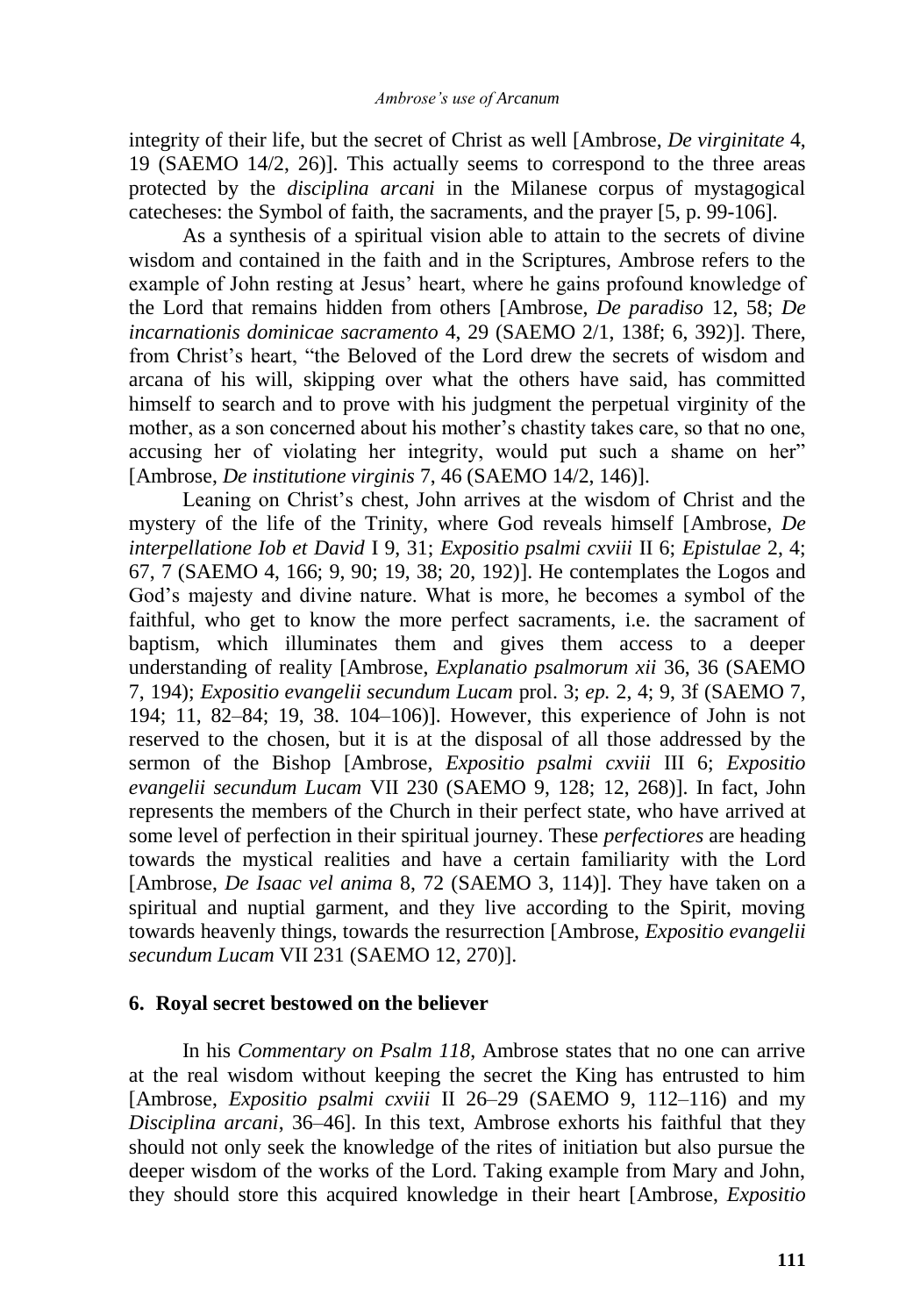*psalmi cxviii* II 6; XIII 3 (SAEMO 9, 90; 10, 60)]. Without this knowledge, it is impossible either to know God or oneself [Ambrose, *Expositio psalmi cxviii* II 26 (SAEMO 9, 114)]. Nevertheless, because these mysteries are secret (*secreta mysteria*), the faithful cannot reveal them to those who have not received the Christian faith [Ambrose, *Expositio psalmi cxviii* (SAEMO 9, 112–114); *De mysteriis* 1, 2 (SAEMO 17, 132)]. The royal secret should, therefore, be hidden as a treasure in the field and should be guarded [Ambrose, *Expositio psalmi cxviii* II 27f (SAEMO 9, 114–116)]. Only in this way, the Christian believer can arrive at the Kingdom of Heaven: "Indeed, *not everybody who says: "O Lord, O Lord!" shall enter the kingdom of heaven*, but he who does the will of God. Therefore, he who straightened up his way […], observed the words of God, has searched for Lord his God with all his heart and has not been repelled from his commandments and who has been judged worthy to be imparted with the secrets of wisdom (*arcana sapientiae*), who has hidden them in his heart, so that he would not sin against God, he […] thanks God with the words: *Blessed are you, O Lord*." [Ambrose, *Expositio psalmi cxviii* II 29 (SAEMO 9, 116)]

These *arcana* represent the Lord"s will which John attained at his bosom [Ambrose, *De institutione virginis* 7, 46; *De incarnationis dominicae sacramento* 4, 29 (SAEMO 14/2, 146; 16, 392)]. It is thus wisdom that can be learned only through a mystical experience by any faithful person who seeks to follow the law of the Lord in its spiritual understanding, which he comes to learn at the right time from Christ himself, the "real interpreter of the Scriptures" [Ambrose, *De paradiso* 11, 53; *Expositio psalmi cxviii* II 31 (SAEMO 2/1, 124; 9, 118)]. In fact, the knowledge of God"s *arcanum* opens the Christian believer, as a part of the Church-Bride, to understanding the spiritual sense of the Scriptures and transforms his interior into the wedding chamber of the King, where an ineffable dialogue between God and man takes place [Ambrose, *Expositio psalmi cxviii* I 16f (SAEMO 9, 78–80)]. Because the object of this royal mystery is Christ himself, who must remain hidden in the heart of the faithful, it is also the Christian himself, united with Christ and together with him hidden in God, who is a part of this divine arcanum.

# **7. Secret donated to the Church**

It is not only the individual who comes to know Christ as the beginning and the end of all the Law and justification but also the Church. She acquired this key knowledge at the moment of the Incarnation of the Son of God, which reveals the mystery of God in history hidden from the beginning of the ages: "After the Apostles have learned it from Christ, the Church can say: *The King has brought me to his chamber* (*cubiculum*), it means, he has made me penetrate his secret, in which there are the treasures of his wisdom and understanding" [Ambrose, *Expositio psalmi cxviii* II 29 (SAEMO 9, 116–118)].

The Bridegroom, the Word, grants the secret to his Bride, the Church. The Bride cannot please the Bridegroom if she does not keep what has been entrusted to her so she must remain faithful to the entrusted secret (*fida seruantem*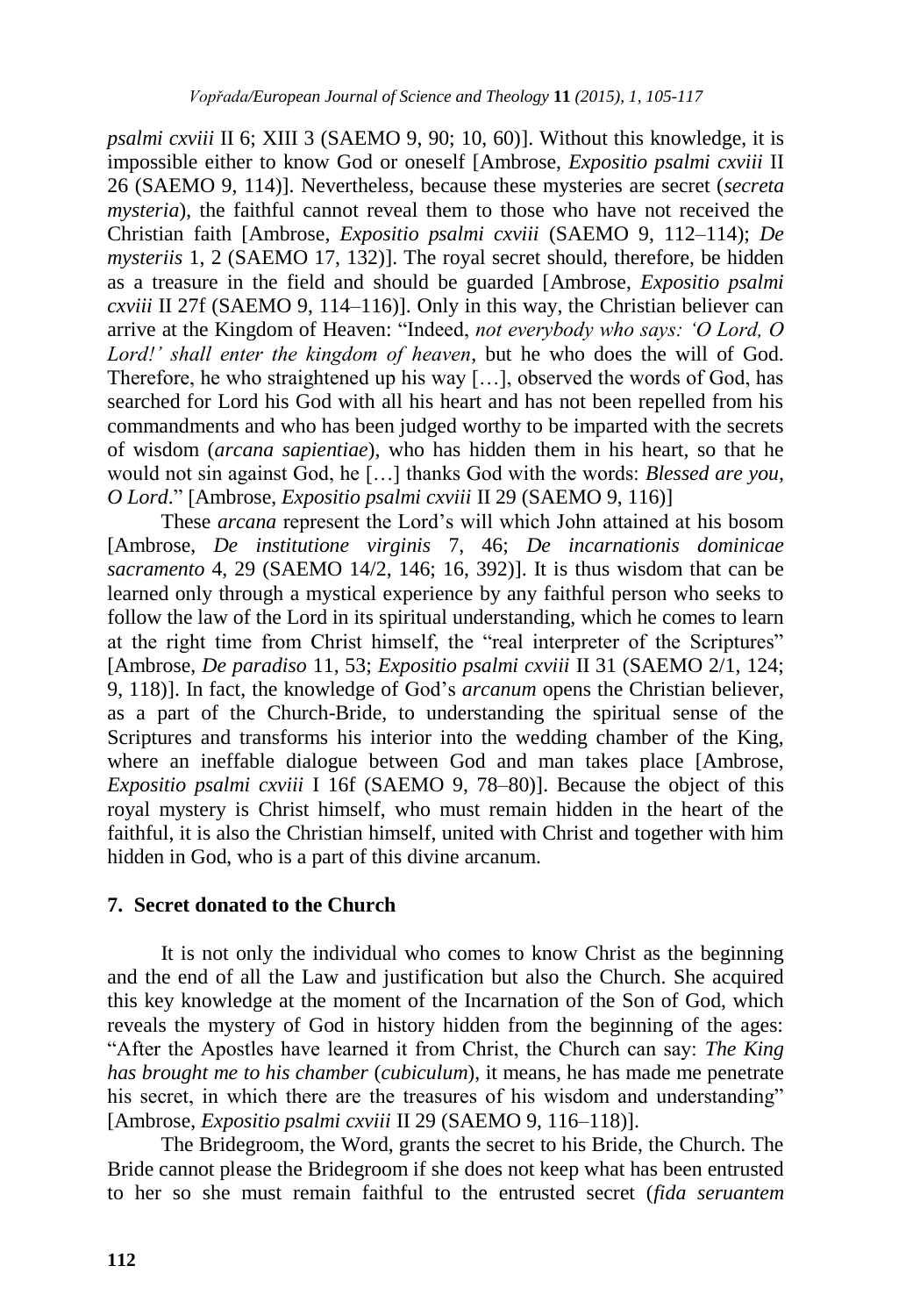*silentia*) [Ambrose, *Expositio psalmi cxviii* IV 18 (SAEMO 9, 184–186); *Expositio evangelii secundum Lucam* VII 128 (SAEMO 12, 188)]. This "silent faith of the secrets" is considered an essential quality of the Church-Bride, "closed garden of the saints", in which a neophyte is brought and where he has to nourish his faith. In this way, we come to understand that the *arcana* stand for the *sacra*, all that grows in the closed garden of the Church and all the gifts (*dos*) that her Bridegroom has presented to her. The *arcana* are the fruits of his work of redemption and the intimate union and nuptial love of the Bride herself [26]. But how can the Church preach about this mysterious knowledge that has been conferred on her as something she should keep silent about? (In Ambrose"s time, it was only the Bishop who preached in the Church of Milan.) [27] Ambrose describes that the Bishop, interpreter of the mystical realities, preaches better when he keeps silent because, by revealing the *arcana*, he disgraces the beauty of Christ: "The Church praises the beauty of the Bridegroom, whose praise is greater, when she keeps silent, of whom far greater is the celebration, if the faithful interpreter of the mystical realities (*fidus mysteriorum interpres*) keeps silent. In fact, he who divulges the secrets (*arcana*), disgraces the beauty of Christ." [Ambrose, *Expositio psalmi cxviii* IV 18 (SAEMO 9, 186)]

Therefore, the *arcana* embrace the beauty of God, his ineffable essence, which is available for the Church-Bride, who has fallen in love with him and has been engaged to him. The term is strongly linked to the mysteries of Christian initiation that cannot be disclosed to everybody. In this way, it refers to the Christian life that opens with the initiation in its entirety. The concept of divine beauty and God"s essence is thus shared between the Spouses, and the *arcana* describe not only the divine, which remains veiled and inaccessible to man but also the divine shared in the interior of the faithful who is making progress in his knowledge of God. The *arcana* do not comprise only the sphere of the divine or only that of the human interior but also a both divine and human space that opens between God and the faithful with the baptism and the initiation in general. He who expects Christ, "the Sun of righteousness" (Malachi 4.2), will "receive Christ as his light (*Christum inluminantem*). It will be him, the first light to shine in the secret (*arcano*) of your heart." [Ambrose, *Expositio psalmi cxviii* XIX 30 (SAEMO 10, 310–312)] The faithful heart itself, the human interior illuminated by Christ, is a place where Christ resides [Ambrose, *Explanatio psalmorum xii* 39, 21 (SAEMO 8, 28–30)]. The secret to keep is not only heavenly and ineffable, but it can be found in the human interiority (*intus*) [Ambrose, *Expositio psalmi cxviii* XII 2–4 (SAEMO 10, 10–12)].

In this way, the secret of God has become the secret of the Church and her members. To reveal the mystery of God would mean to reveal one"s own secrets which one holds as such in the intimacy of his heart. In my opinion, this can be the core of Ambrose"s theological reasoning for the *disciplina arcani* as practiced especially in his baptismal catecheses.

Let us not forget that the discovery of Christ in the interior of man is always put in the context of a prayer, liturgy and the meditation of the divine word [Ambrose, *Expositio psalmi cxviii* XIX 32; VIII 50f. (SAEMO 10, 310–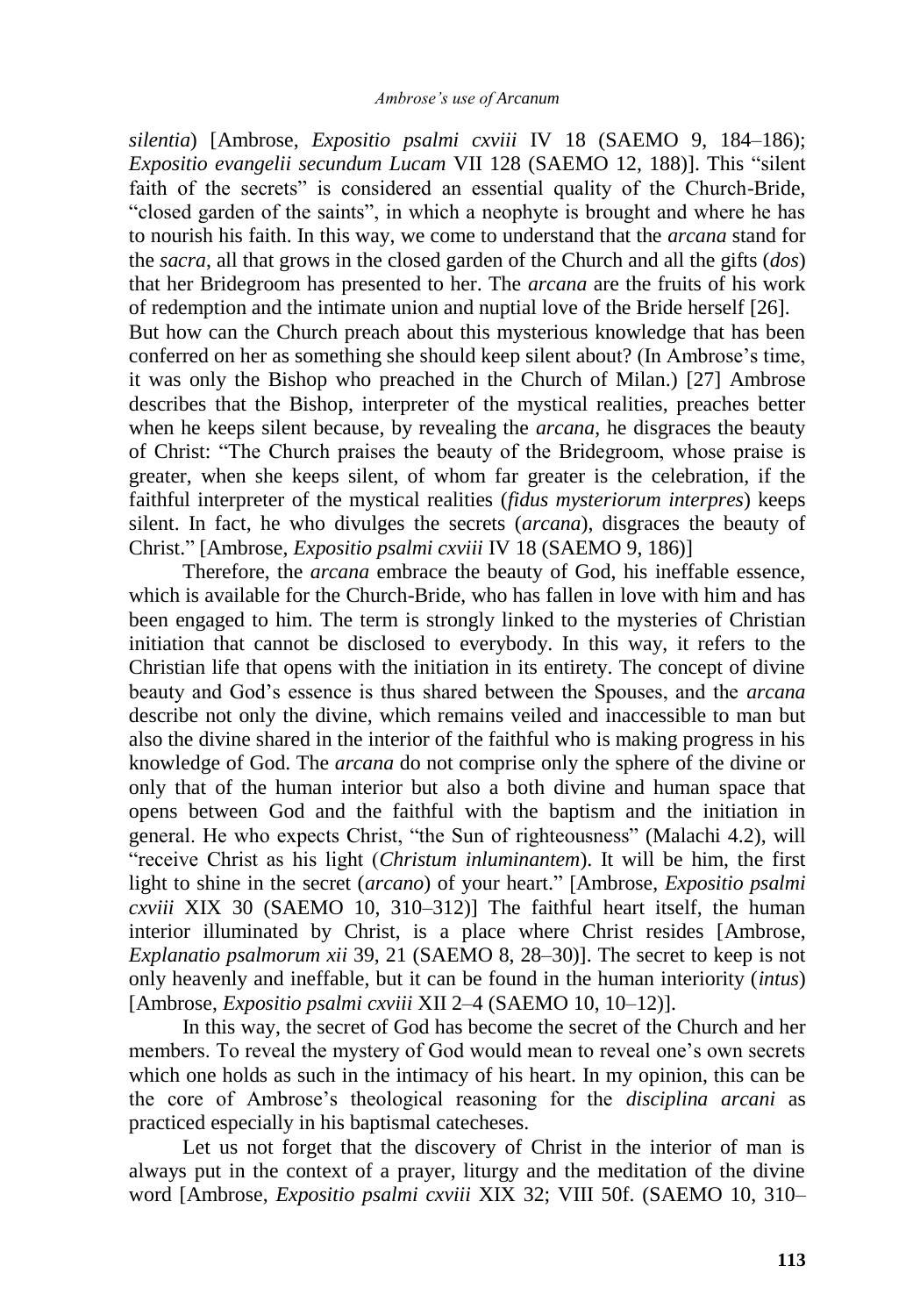312; 9, 362–364)]. Ambrose, therefore, always keeps together the faithful as an individual, the Church and the celebration as the space where the *arcanum* can be known and accessed.

# **8. Conclusions**

In this study, I have argued that Ambrose introduced his concept of *arcanum*, already present in Classical Latin, as a rich and complex theological category of its own. The expression describes not only what involves the intra-Trinitarian existence of God but also the divine action *ad extra*: the Incarnation and everything that God revealed to mankind with the coming of Christ. Analogically, the *arcanum* does not describe the interior of man and what forms a part of it, that is his thoughts and designs, nor even the faith (*fides*) consigned to the Christian so that he would keep it as his secret. However, Ambrose uses the word *arcanum* to describe the more profound and spiritual meaning of the Scripture and even the Christological understanding of the faith. Finally, we have seen that the *arcanum* is used to stand for the work of justification completed by God in the life of the Christian believer and all the gifts the Word-Bridegroom has entrusted to his Church-Bride.

Secondly, we have to bear in mind that the boundaries of the individual meanings do not seem to be easily distinguished. Various meanings of the expression overlap thanks to the context and the logical concatenation of the singular values of the word. Ambrose joins together the religious context of the term and the context of the friendship or of the nuptial relationship. In this way, he actually presents God as a friend of man, who does not reveal to him only a particular secret wisdom but the knowledge of his own nature and of his own beauty in the universal and individual history of salvation. This is kept and valued as a treasure in the believer"s heart. The principle of this knowledge is Christ, God and man, who resides in the heart of the Christian believer and bestows on him the eyes of faith able to recognise the spiritual meaning of the Scriptures and of all reality.

Furthermore, this understanding of the *arcanum* is possibly the concept underlying the way in which Ambrose makes use of the *disciplina arcani*. It seems that the realities subjected to the *disciplina arcani* have to be considered in a much more generic sense than it is widely acknowledged; there is much more than the mere knowledge of the rite of the sacraments and the Symbol of Faith. These realities can be found in the faithful"s interior. They concern God in their Christological understanding and mirror what this faith performs in the life of the faithful, who has been permitted to see the mystery with "Apostle John"s sight'. They are arcane and cannot be divulgated because, by unveiling the secret, the faithful would loose the trust (*fides*) of the one who has entrusted this secret to him.

In a way, Ambrose's understanding of the mystery of God and his revelation to mankind corresponds to some achievements of theology in the  $20<sup>th</sup>$ century. It is confirmed especially by the Christocentric character of his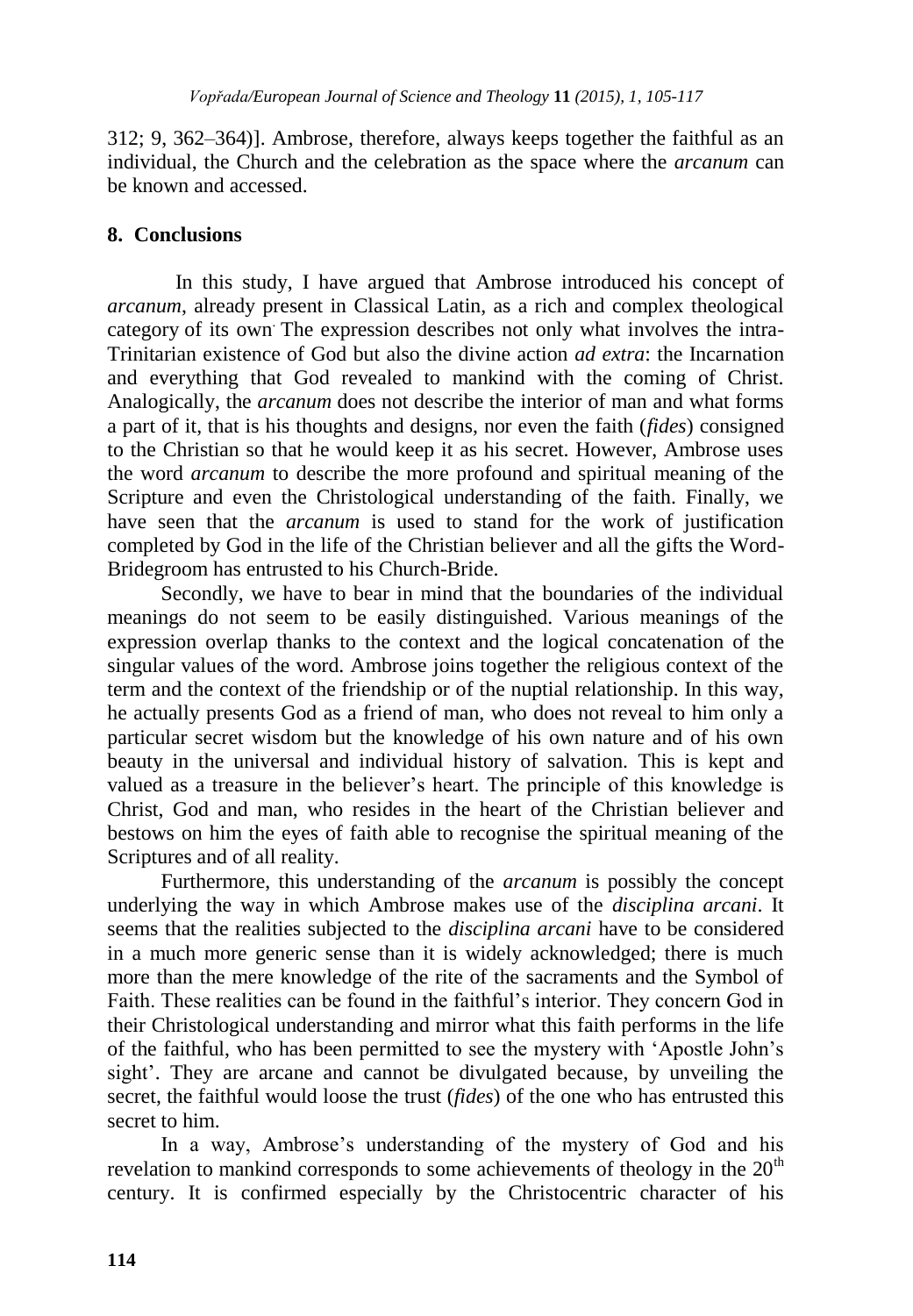theology. Christ, both God and man as recognised by the Nicene Creed, is God"s Wisdom and the access to any true knowledge of God. God reveals himself to man through Christ, and only through Christ this revelation is accessible. This concept seems to be vital for today"s notion of knowing God, simultaneously transcendent and immanent. It is not only an intellectual knowledge but also a "spiritual vision", which enables to contemplate the beauty of God and his creation. These "eyes of faith" involve all of man"s natural capabilities endowed by the light of the revelation of God, who does not only teach about his nature and his work, but, in Christ Jesus, he entrusts himself to man, becoming the principle of man"s understanding of God, himself and all reality [28]. The selfrevelation of God in Christ, God and man, creates in the interior of the Christian believer a space of the *arcanum*. Christ is the point where God and the faithful "meet" and where man"s knowledge of God can be acquired. At the same time, though, it is the heart of the faithful where Christ is invited to reside. The faithful's inner man is a place where God's mystery is stored and where this space of *arcanum* can be found. Additionally, the *arcanum* confided to the faithful in the baptism ensures that the truth about God as confessed and worshipped by the Church cannot be truly known without participating in the mystery of Christ himself. Without a truly committed relationship with Christ and without partaking in the mystery of his life, passion and resurrection, without the integrity of belief and action in the faithful's life, this knowledge of the mystery of God is a mere illusion. This would eventually explain the great emphasis of the Bishop on the nuptial relationship between the Logos and the Church, between Christ, the Bridegroom, and the Christian soul, the Bride.

It is obvious that Ambrose's persistence that it isn't possible to reveal one"s knowledge (not only of faith but of any knowledge of reality both divine and natural) cannot be easily received by the auditorium of today's scientists. The scientific community tends to an unlimited access to acquired knowledge, and open access to the results of scientific papers is today perceived as one of the key indicators of scientific progress. Nonetheless, two caveats can be observed in the prism of Ambrose"s theory of knowledge of the *arcanum*.

First, the relationship with the truth (for Ambrose and Christianity the Truth personified in Jesus Christ) remains for any individual a personal relationship. The science cannot be reduced to an ephemeral quest for personal career or someone"s profit; the faith that the truth can be attained and that it is priceless to know the truth remains crucial for any area of scientific work. The teaching of the Catholic Church reflects this fact quite recently in the encyclical letter of Pope John Paul II *Fides et Ratio* on the relationship between faith and reason. The Pope says that he really appraises "positive results" of the Science, but it sometimes "seems to have forgotten that men and women are always called to direct their steps towards a truth which transcends them" [Pope John Paul II, *Fides et Ratio*, 14 September 1998, online at http://www.vatican.va/holy\_father/john\_paul\_ii/encyclicals/documents/hf\_jpii\_enc\_15101998\_fides-et-ratio\_en.html]. If a scientist renounces the concept of mystery that transcends and simultaneously concerns and involves man and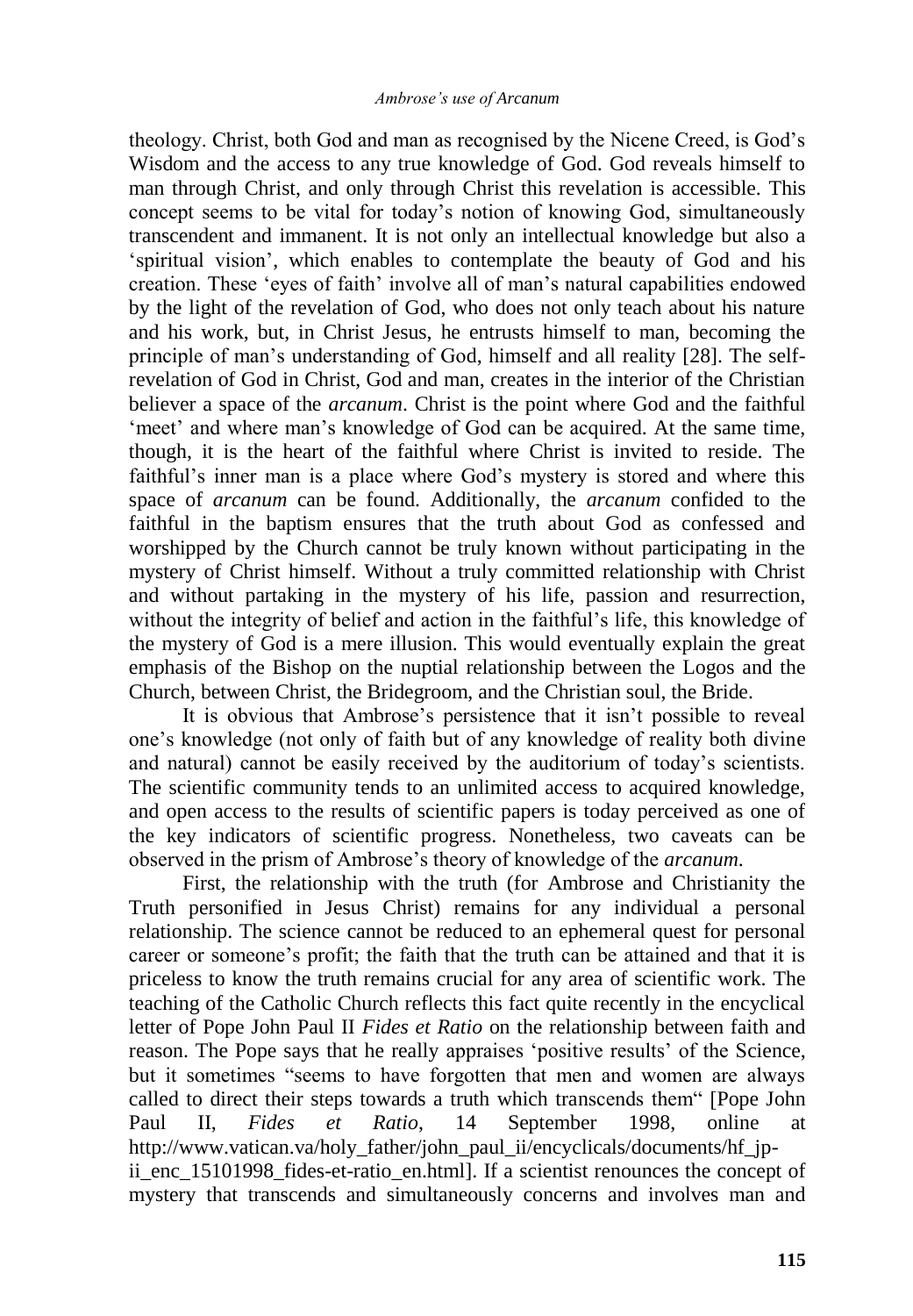limits himself to short-term and short-sighted targets, he then runs the risk that, "sundered from that truth, individuals would be at the mercy of caprice, and their state as person would end up being judged by pragmatic criteria based essentially upon experimental data, in the mistaken belief that technology must dominate all" [Pope John Paul II, *Fides et Ratio*].

This idea about the science reduced according to solely pragmatic criteria brings us to the second caveat: some acquisitions of the science can be used for the good but some can be misused and endanger someone"s rights or lives and sometimes even the whole mankind. This remains a grave ethical issue not only of the military research but also of many scientific disciplines as medicine, biotechnology, physics, informatics or cybernetics. In this perspective, Ambrose"s insistence that some acquired knowledge cannot be surrendered easily to the public seems much less ridiculous and nonsensical.

Faith, participating on the mystery of God, in fact "illumines the material world" and "the gaze of science thus benefits from faith: faith encourages the scientist to remain constantly open to reality in all its inexhaustible richness" [Pope Francis, *Lumen Fidei*, 29 June 2013, online at http://w2.vatican.va/ content/francesco/en/encyclicals/documents/papa-francesco\_20130629\_

enciclica-lumen-fidei.html]. In such words, the encyclical *Lumen Fidei* of Pope Francis, indebted also to the patristic tradition, develops a conviction already present in the Ambrose"s concept of *arcanum* that "faith awakens the critical sense by preventing research from being satisfied with its own formulae and helps it to realize that nature is always greater. By stimulating wonder before the profound mystery of creation, faith broadens the horizons of reason to shed greater light on the world which discloses itself to scientific investigation." [Pope Francis, *Lumen Fidei*].

We can thus perceive the originality of Ambrose's complex understanding of the *arcanum* that has yet to be studied in the context of various Christian writers contemporary with Ambrose, starting from Tertullian, the 'father' of Christian Latin, and concluding with the Bishops close to Ambrose (Philastrius of Brescia, Zeno of Verona, Gaudentius of Brescia, etc.). Given the sources of Ambrose"s theology, further study could focus on Origen, Didymus and the Cappadocians as well. This understanding of faith may even prove to be inspiring for today"s fundamental theology because of its study of human knowledge of divine revelation and for sacramental theology, which researches the relation between baptism and faith.

# **References**

- [1] C. Jacob, *"Arkandisziplin", Allegorese, Mystagogie: ein neuer Zugang zur Theologie des Ambrosius von Mailand*, Hain, Frankfurt am Main, 1990.
- [2] T. Graumann, *Christus interpres. Die Einheit von Auslegung und Verkündigung in der Lukaserklärung des Ambrosius von Mailand*, W. de Gruyter, Berlin, 1994.